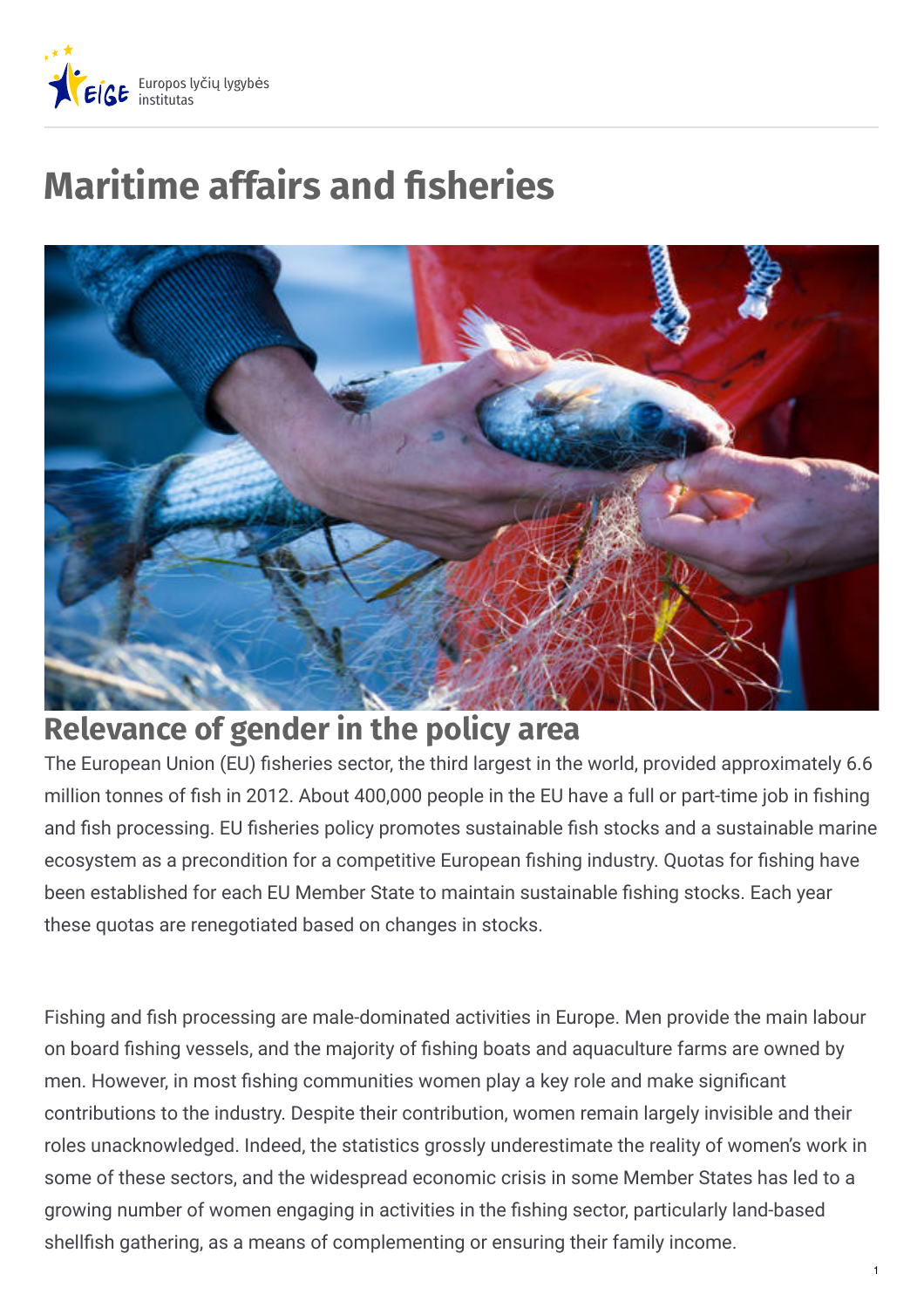According to the European Parliament, in 2014 more than 100,000 women worked in the fisheries sector in Member States. Of these women, 4% work in the extractive sector and in jobs linked to the activities of fishing boats (as net makers, port workers or packers), 30% work in aquaculture (chiefly shellfish gathering on foot), and around 60% work in the processing industry.

Unfortunately, the existing statistical data shows employment within the fisheries sector only if this employment is declared and remunerated. There are many problems associated with the figures available for this visible employment. In addition to women whose status is declared and remunerative, there are many other 'invisible' women workers in the fisheries sector. This category includes spouses, life partners, mothers, sisters and daughters, who play an active role in family fishing or aquaculture enterprises. Unpaid work by women in support of fishing family enterprises has long been seen as significantly important. In some regions, it's probably the major connection that women have with the fishing (i.e. fish capture) subsector. The types of activity in which women are involved range from what are clearly senior management tasks to basic administration (accounting, relations with banks, fisheries administration and organisations, etc.). In addition to this, women are responsible for childminding, household-management tasks and other support provided to a family fishing concern (especially when the husband or male partner is at sea).

All the above aspects are also reflected in the decision-making role women play in the fisheries sector. From the mid-1990s onwards, the spouses of those employed in the fisheries and aquaculture sector began to gather to form independent organisations. This trend continued into the first decade of this century. However, the initiatives undertaken by women's associations vary from country to country and depend on the financial support they receive.

Gender inequality in the fisheries sector is influenced by a set of factors, which are as follows:

participation of women and men in fisheries subsectors women's invisible work in the fisheries sector women's participation in decision-making.

### **Issues of gender inequalities in the policy area Participation of women and men in sheries**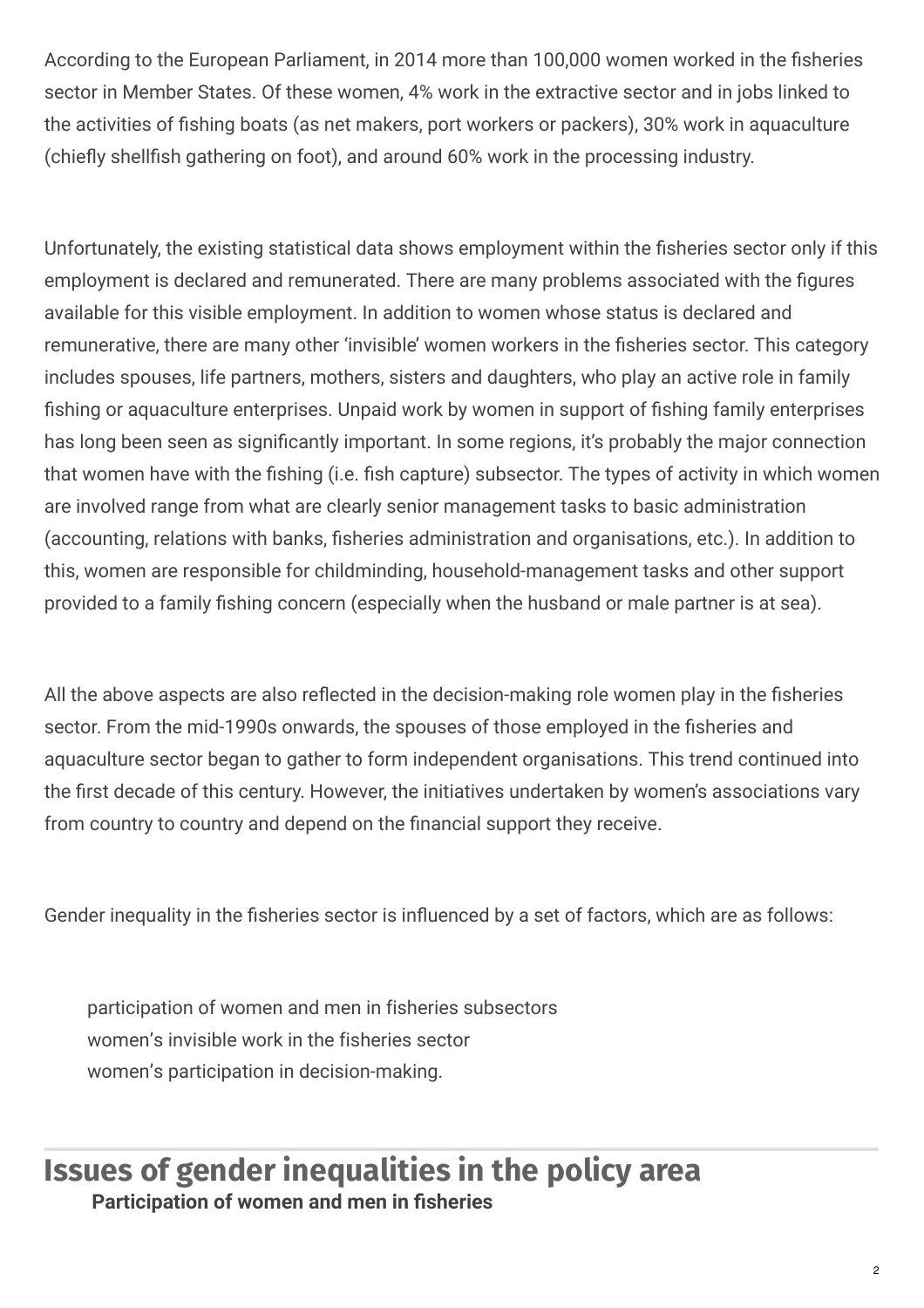In terms of employment, the fisheries sector plays a vital role in many European coastal areas and represents almost half of local jobs in some areas. Southern European countries have more jobs in the fisheries sector than northern countries. Fisheries activity involved 116,000 people in the processing industry and 69,000 people in the aquaculture sector in Europe in 2012.

Men dominate employment in the fisheries sector, although employment of women is significant in some specific subsectors. Women are employed in the catching sector, in aquaculture farms (mainly shellfish farming) and processing factories, in fish and shellfish sales and within the bodies that manage the fisheries sector ([Frangoudes, K., 2011], [Zhao, M. et al., 2013a], [Zhao, M. et al., 2013b]). Information from the Scientific, Technical and Economic Committee for Fisheries (STECF), based on the data gathered under the data collection framework (DCF), indicates that in 2009, 28% of those employed in the aquaculture subsector and 57% of those employed in the processing subsector were women. The number of women employed within the catching subsector of the fisheries industry was not calculated. In all these categories, the existing statistical data only record employment within the fisheries sector (fisheries harvesting, aquaculture and processing). As mentioned above, figures available for employment declared and included might be not reliable, as not all employment is visible.

#### **Women's invisible work in the sheries sector**

As indicated above, besides women who are formally employed in the fisheries sector, there are other women whose work is 'invisible'. This category includes spouses, life partners, mothers, sisters and daughters who play an active role in family fishing or aquaculture enterprises. These women are rarely remunerated and their efforts remain unacknowledged by society. Attempts at European level to recognise their contribution have only recently been successful, therefore they are absent from both national and European statistics.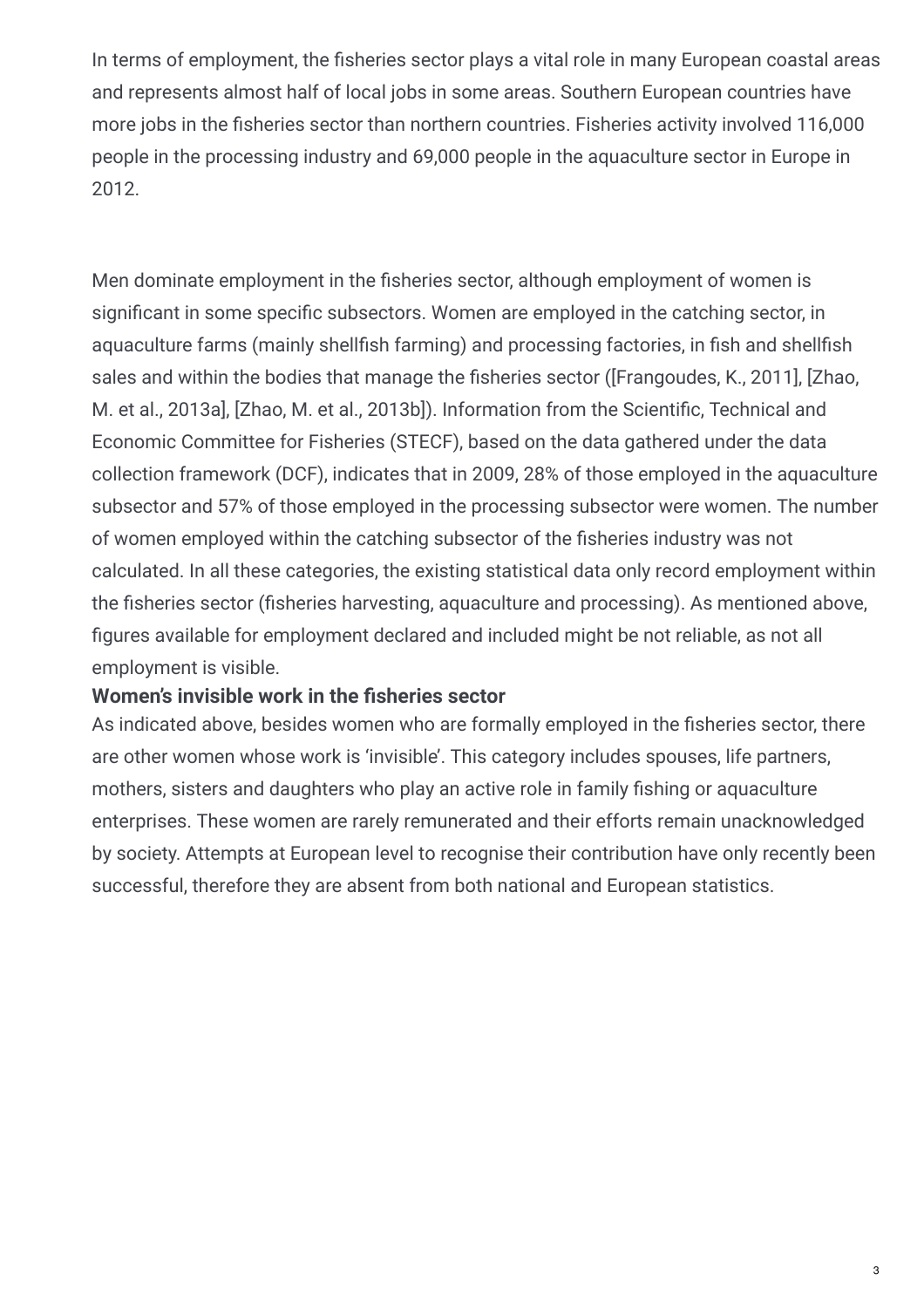Access to a legal status for all assisting spouses will provide formal recognition of these women's contribution to fisheries enterprises. It will give fisherwomen greater visibility in society. At the same time, it will push national fisheries authorities to recognise women's participation in the fisheries sector. The 'collaborative spouse' status (EU Directive 86/613) was a major step forward. This status, when available, gives women access to social benefits which in turn provide cover during maternity leave, pension rights, training and many other social benefits. However, this status is not yet available to all eligible women in the European Union. Indeed, some Member States have yet to accord this status to fisherwomen, despite the efforts of fisherwomen's organisations and the available EU directives (such as Directive 2010/41/EU).

#### **Participation in decision-making**

For many years, women working in the fishing industry were excluded from professional organisations representing workers in the industry. Male-dominated organisations considered women to be useful only in the social aspects of fisheries (helping families). This is changing gradually. In some countries (Finland, France and Spain), women have been accepted into these traditionally male-dominated organisations through the collaborative spouse status (CSS) or professional recognition. For example, after obtaining professional status, on-foot shellfish gatherers in Galicia built their own organisations, which became members of male-dominated umbrella organisations. Later they were 'accepted' as part of the executive board of the fishers' organisations (Cofradias). French women who opted for the CSS could join male-dominated organisations (fisheries and shellfish farming committees) in place of their husbands.

Fisherwomen's organisations are calling for the inclusion of women in decision-making processes relating to resources management, which are usually dominated by men. The application made by some fisherwomen's organisations to become members of fisheries organisations was unacceptable to their male counterparts as the seats were allocated to the fisheries sector. Women were not deemed to be part of the fisheries sector, as they did not harvest the fish directly. The men were of the view that women could have the seats on the councils that were allocated to non-governmental organisations representing civil society. This possibility was granted a few years later, following a decision by the Directorate-General for Maritime Affairs and Fisheries (DG MARE), after a demand formulated by the European network AKTEA. Fisherwomen's organisations now have a greater likelihood of being included in European organisations such as the regional advisory councils (RACs) for fisheries management, which were established in 2004.

# **Gender equality policy objectives at eu and international**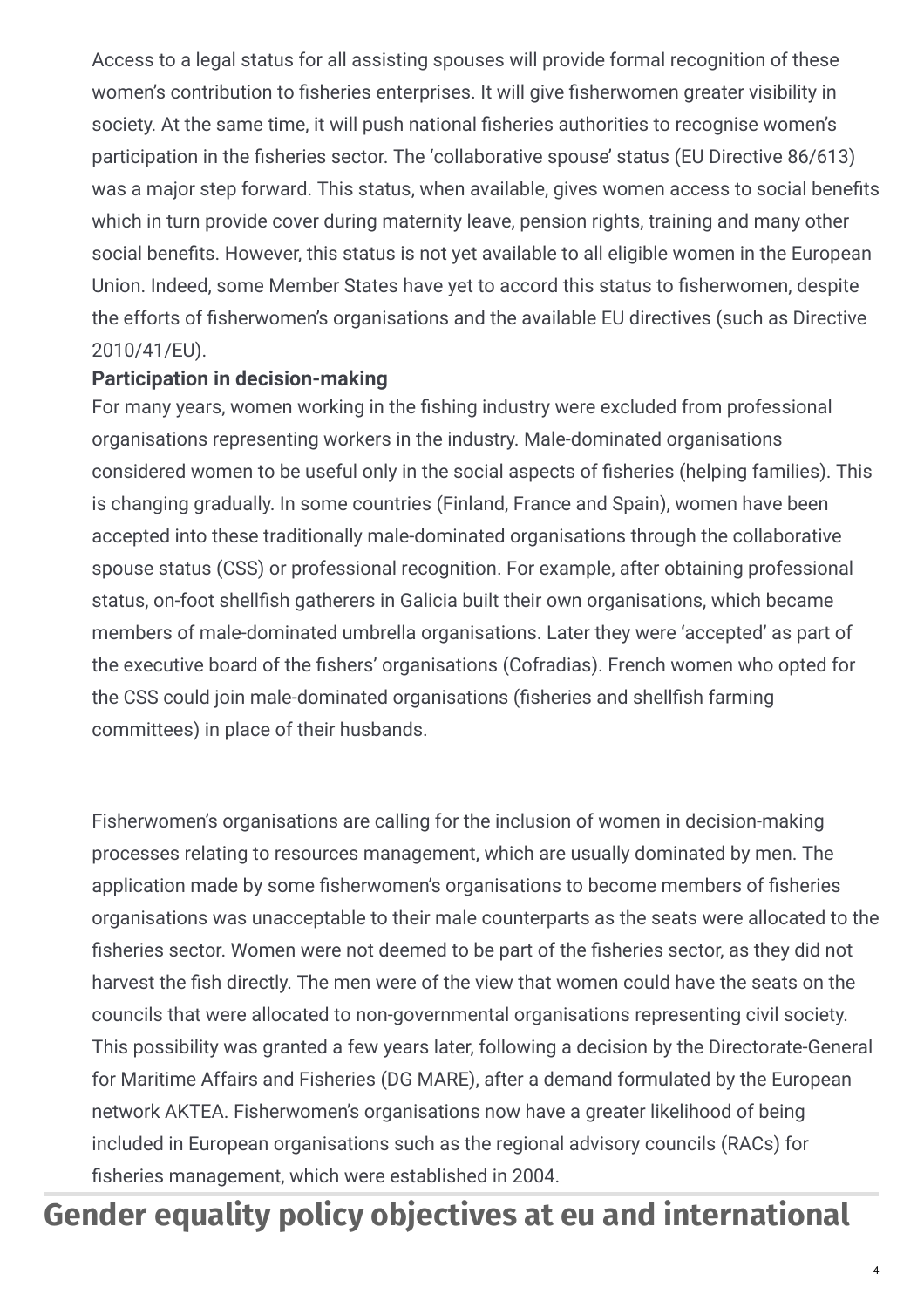# **level**

#### **EU level**

#### **European Commission**

The European Strategy for equality between women and men for the period  $2010 - 2015$ refers to women in fisheries. It mentions the need to "support MS [Member States] in promoting gender equality in the EFF [European fisheries fund] programmes by drawing lessons from the mid-term evaluation". It calls for the establishment "of a pan-European network of women active in the fisheries sector and in coastal regions to improve the visibility of women in this sector and establish a platform for the exchange of best practices".

The European fisheries fund (2007 – 2014) affirms the principle of the promotion of equal opportunities between women and men in the fisheries sector and fisheries areas (Art. 4g). Several articles explicitly mention the need to promote gender equality:

Art. 8.2: "Member States shall establish a broad and effective involvement of all the appropriate bodies, in accordance with national rules and practices, taking into account the need to promote equality between men and women".

Art. 11: "The Member States and the Commission shall ensure that equality between men and women and the integration of the gender perspective are promoted during the various stages of implementation of the EFF, including the design, implementation, monitoring and evaluation".

Art. 15.2g: "The national strategic plan … set[s] out the priorities, objectives, the estimated public financial resources required and deadlines for its implementation with particular regard to the strategy for preserving human resources in the fisheries sector, in particular through upgrading professional skills, securing sustainable employment and enhancing the position and the role of women".

Art. 19 (i): "In the preparation of the operational programme ... Member States shall take into account the promotion, during the various stages of the implementation of the operational programme, of gender balance in the fisheries sector through operations aiming, in particular, at reducing gender-based segregation in the labour market".

Art. 37 (k): "The EFF may support measures of common interest which are implemented with the active support of operators themselves or by organisations acting on behalf of producers or other organisations recognised by the Member State and which aim, in particular, towards networking and exchange of experience and best practice among organisations promoting equal opportunities between men and women and other stakeholders".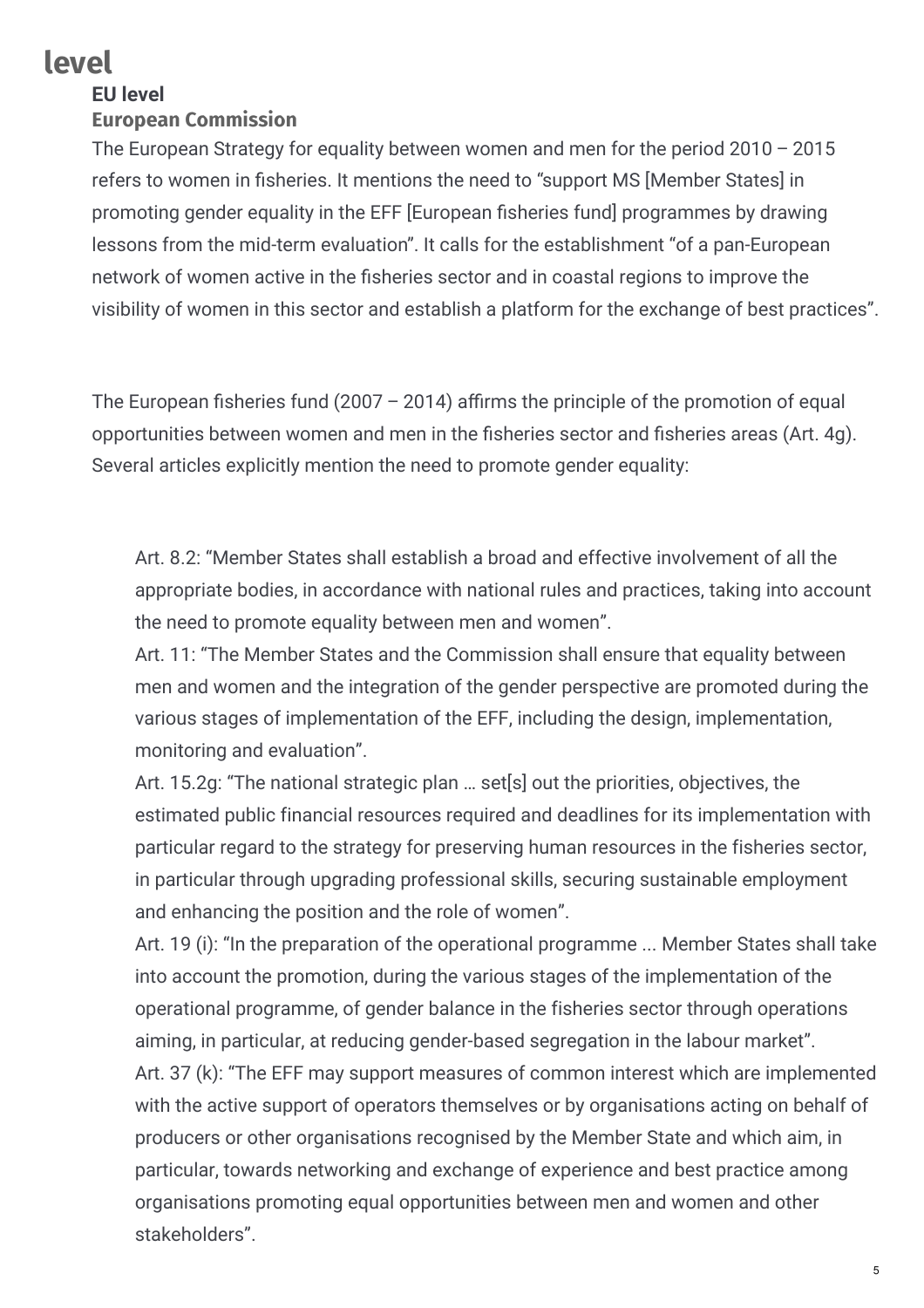Moreover, Axis 4 (sustainable development of fishing areas) funds are managed by fisheries local action groups (FLAGs), partnerships between fisheries actors and other local private and public stakeholders. Together, they design and implement a bottom-up strategy that fits and addresses their area's needs to increase economic, social and environmental welfare. Member States planned a gender dimension under Axis 4, which focused on the economic development of coastal areas, and women could benefit as economic agents of local development.

Most Member States repeated the principle of equal opportunities as it was written into the regulation. Some, however, went further and suggested specific actions to enhance the role of women in fisheries and strengthen the role of fisherwomen in local development. The European fisheries fund, in operation from 2007 – 2014, was replaced in 2014 by the European maritime and fisheries fund (EMFF), which has adopted a similar approach. The gender dimension is recurrent in the new European maritime fisheries fund  $(2014 - 2020)$ . European fisheries structural funds promote gender equality first within the regulation texts but also through the financial support of projects run by or for women. Point 8 of the EU regulation on the EMFF states: "The Union should, at all stages of implementation of the EMFF, aim to eliminate inequalities and promote equality between men and women, as well as to combat discrimination based on sex, racial or ethnic origin, religion or belief, disability, age or sexual orientation."

In some sections, the regulation gives examples of specific actions in favour of women: "Investment in human capital is also vital to increase the competitiveness and economic performance of fishing and maritime activities ... In recognition of their role in fishing communities, spouses and life partners of self-employed fishermen should, under certain conditions, also be granted support for professional training, lifelong learning and the dissemination of knowledge, and for networking that contributes to their professional development" (European Parliament and the Council of the European Union, 2013, point 31).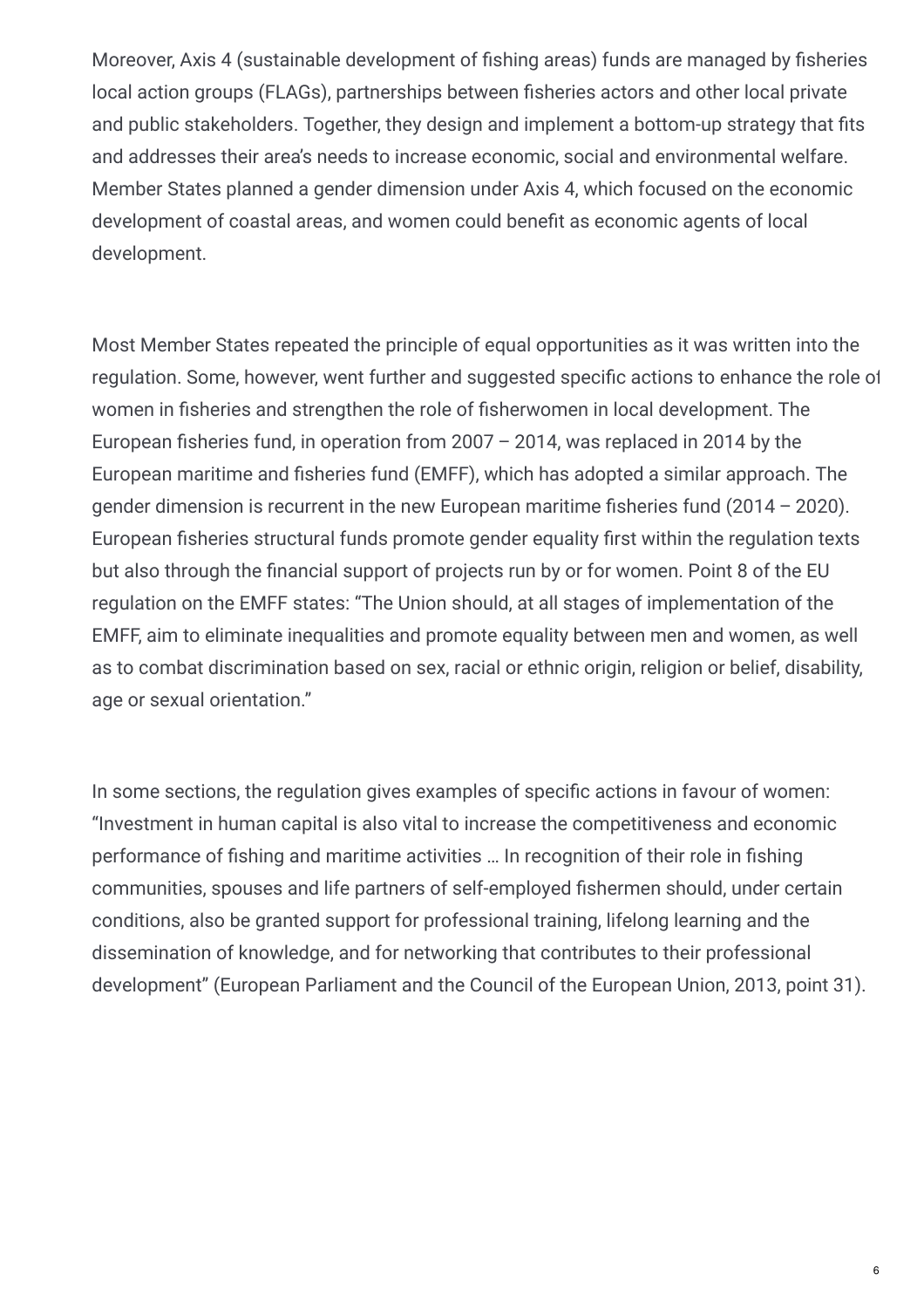To promote human capital, the creation of jobs and social dialogue, the EMFF calls on Member States to support "networking and exchange of experiences and best practices between stakeholders, including among organisations promoting equal opportunities between men and women, promoting the role of women in fishing communities and promoting under-represented groups involved in small-scale coastal fishing or in on-foot fishing." This action refers to fisheries and aquaculture Articles 29 and 50. For the first time, and in accordance with Regulation 2010/41/EU, the EMFF expands the scope of its support "to spouses of self-employed fishermen or, where and insofar as recognised by national law, the life partners of self-emploved fishermen, under the conditions laid down in point (b) of Article 2 of Directive 2010/41/EU of the European Parliament and of the Council. The same principle is available in fisheries and aquaculture."

#### **European Parliament**

In 2005, the European Parliament adopted a resolution related to women's networks in fisheries, agriculture and diversification. The resolution stated that "women's active participation in fisheries-related activities helps to preserve cultural traditions and specific practices and aids the survival of their communities, thereby ensuring the protection of cultural diversity in these regions". The parliament called on the Commission to produce a report identifying the nature, extent, objectives and activities of women's networks in fisheries throughout the EU. The Commission was to examine specific measures to provide active support for both the development of existing women's networks, particularly where they are less consolidated, and their creation where no such networks exist. The parliament also called, inter alia, for actions to increase and disseminate information on the situation of women in the various areas that make up the fisheries sector:

to support existing women's networks and the creation of new networks to develop training and access to funding and loans to encourage entrepreneurship to strengthen women's effective participation in representative, decision-making and advisory fisheries bodies at European, national and regional level.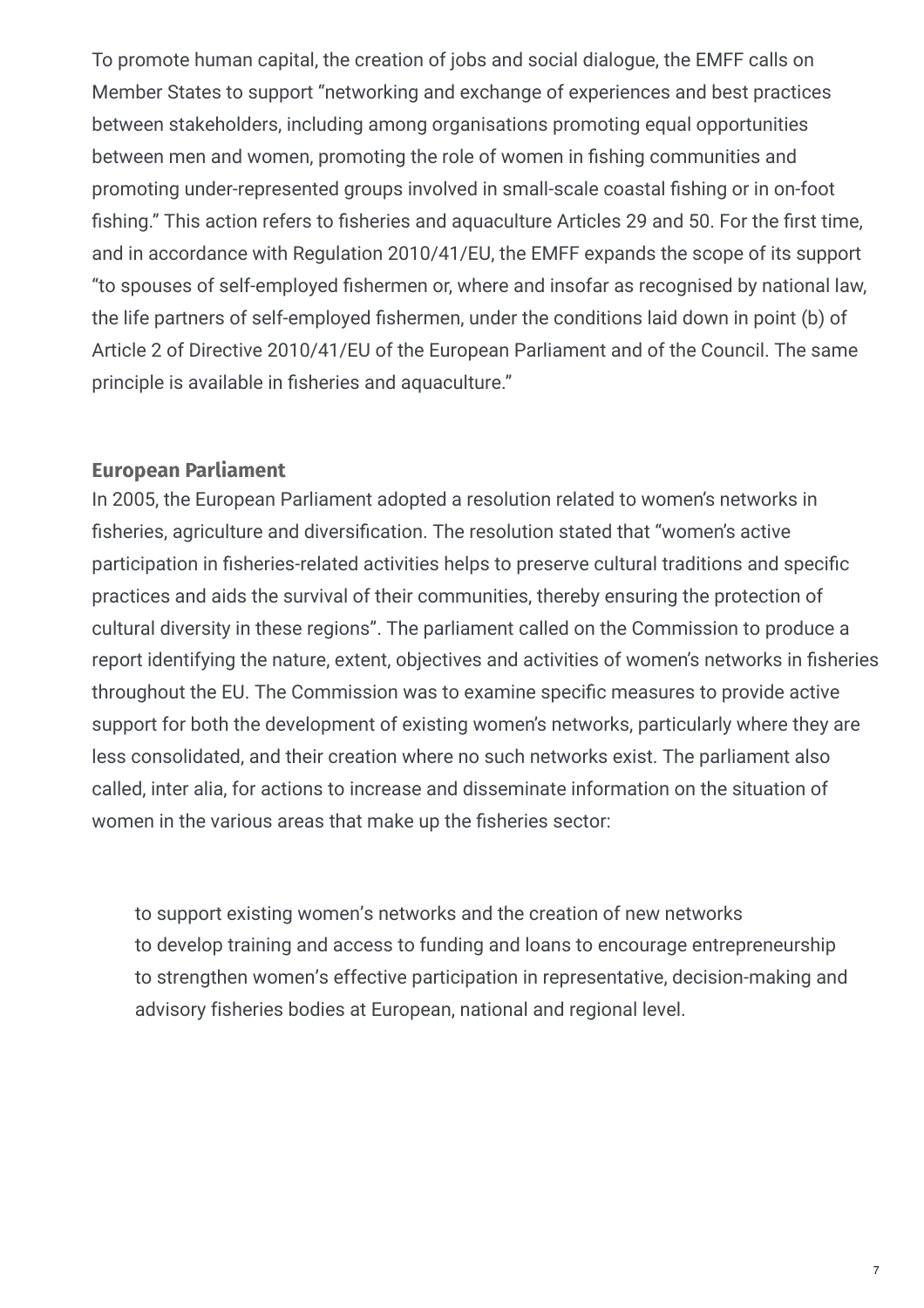Directive 2010/41/EU of the European Parliament and the Council of 7 July 2010 on the application of the principle of equal treatment between men and women engaged in an activity in a self-employed capacity gave visibility to women's unpaid contribution within family enterprises, including fisheries. Assisting spouses or life partners of fishers are now able to contribute to social security, which gives them access to social benefits including pensions, maternity leave, training and access to professional fishers' organisations. Spouses and partners of fisherwomen in some Member States obtained this status thanks to the directive.

Directive 2010/41/EU on the application of the equal treatment between men and women engaged in an activity in a self-employed capacity (and repealing Council Directive 86/613/ECC) provides the legal framework to recognise women's informal contribution to fisheries and aquaculture enterprises. The directive is to be applied to national laws.

The directive is to be effectively implemented in the fisheries sector with the objective of recognising women's invisible contribution and offering them the opportunity to access social benefits such as pension rights, maternity leave, training and decision-making. Suggestions to undertake gender studies at the local level to identify women's activities within fisheries enterprises and quantify this activity are provided. A document describing women's activities and time spent should be produced to convince the authorities regarding women's involvement in the sector, leading to legislative modifications and allowing women to gain collaborative spouse status. The EU directive should be applied to national law. Checks should also be in place to ensure that it's also being applied to women in the fisheries sector.

In 2014, the European Parliament approved a resolution on specific actions in the common fisheries policy for developing the role of women. In this resolution, the European Parliament urges the Commission to, inter alia:

launch a specific statistical programme for regions that depend on fishing, paying particular attention to artisanal and coastal fishing, traditional fishing methods and specific marketing channels

improve the collection and analysis of statistical data on employment in the fisheries sector, broken down by gender

ensure the collection of gender-disaggregated data also covering the catch sector and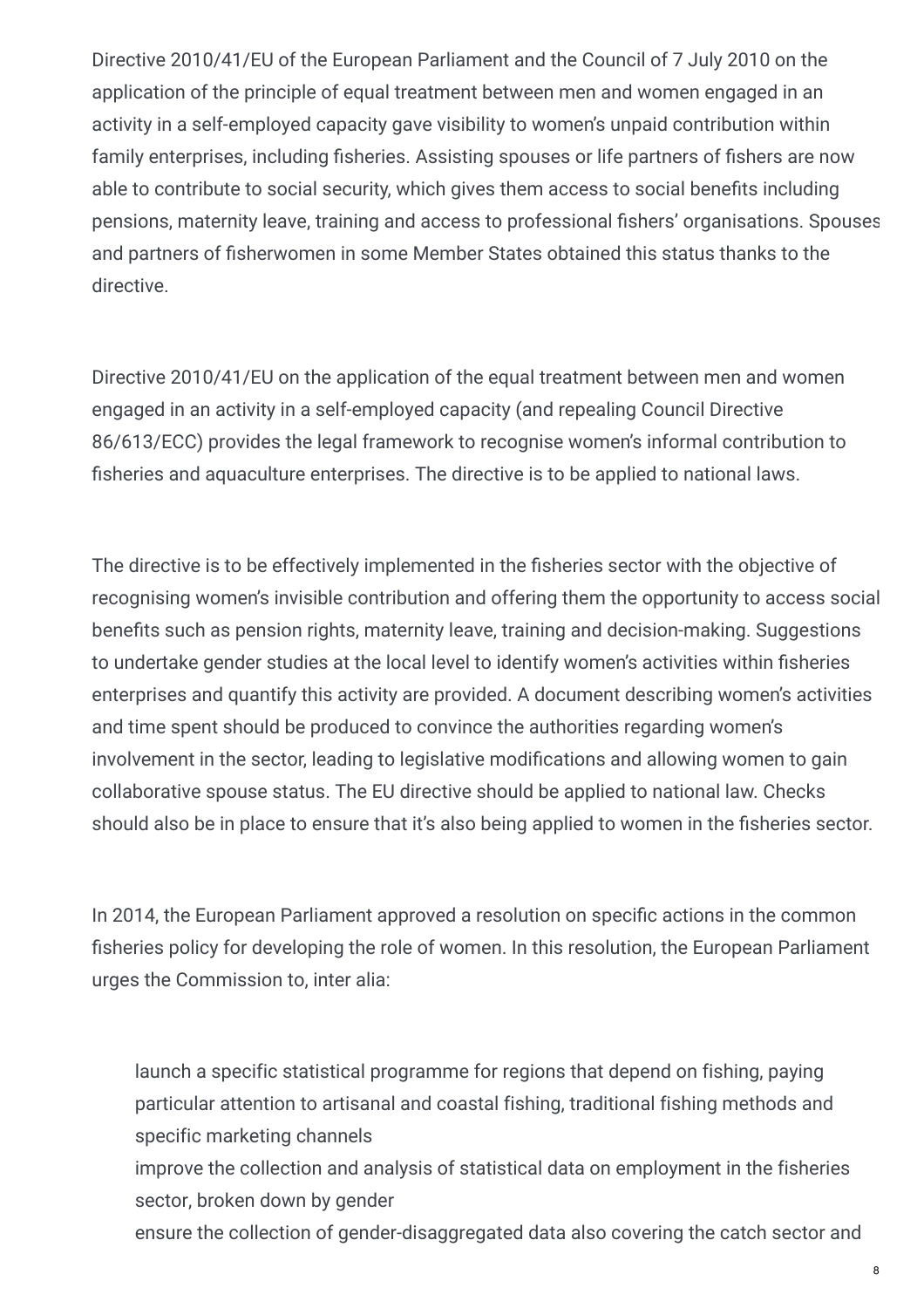introducing new indicators

establish clear definitions regarding the statistical indicators used for the collection of workforce employment data in fisheries, aquaculture and related sectors grant legal and social recognition of the role played by women in the fisheries and aquaculture sector and in the sustainable development of areas that depend on fishing recognise that the work carried out by women helps to improve the traceability of fishery products

foster and provide financial support for the establishment of women's associations through national and European women's networks, in order to increase the visibility of women in the fishing sector and to facilitate access to funding for women's organisations in fisheries, aquaculture and related sectors

promote and strengthen women's effective participation in consultative bodies, advisory councils and decision-making, representative, regional and professional bodies, guaranteeing their participation in decision-making in both public and private sectors on equal terms with men.

#### **International level**

Chapter 17 of Agenda 21 (1992) on oceans and coastal areas is an international policy document with a focus on women in fisheries. It calls on states to support the sustainability of small-scale coastal fisheries by taking into account the interests of fish workers, ship owners, women, local communities and indigenous peoples. In 1992, the convention on biological diversity reiterated the need for the participation of women at all levels of policymaking and implementation for the conservation of biological diversity. The 1995 UN Fish Stocks Agreement (straddling fish stocks and highly migratory fish stocks) calls on states to ensure access to subsistence fisheries for artisan and small-scale coastal fishers and women fish workers.

The Beijing Declaration and Platform for Action (1995) pays attention to women working in the fisheries sector. Actions could be taken to promote women's economic independence including employment, and to eradicate the persistent and increasing burden of poverty on women by addressing the structural causes of poverty. This can be achieved through changes to economic structures and ensuring equal access to the labour market for all women, including those in the fisheries sector.

In several objectives, actions for improvement in the situation of women are suggested, in particular in terms of combating poverty, eradicating illiteracy and facilitating access to resources: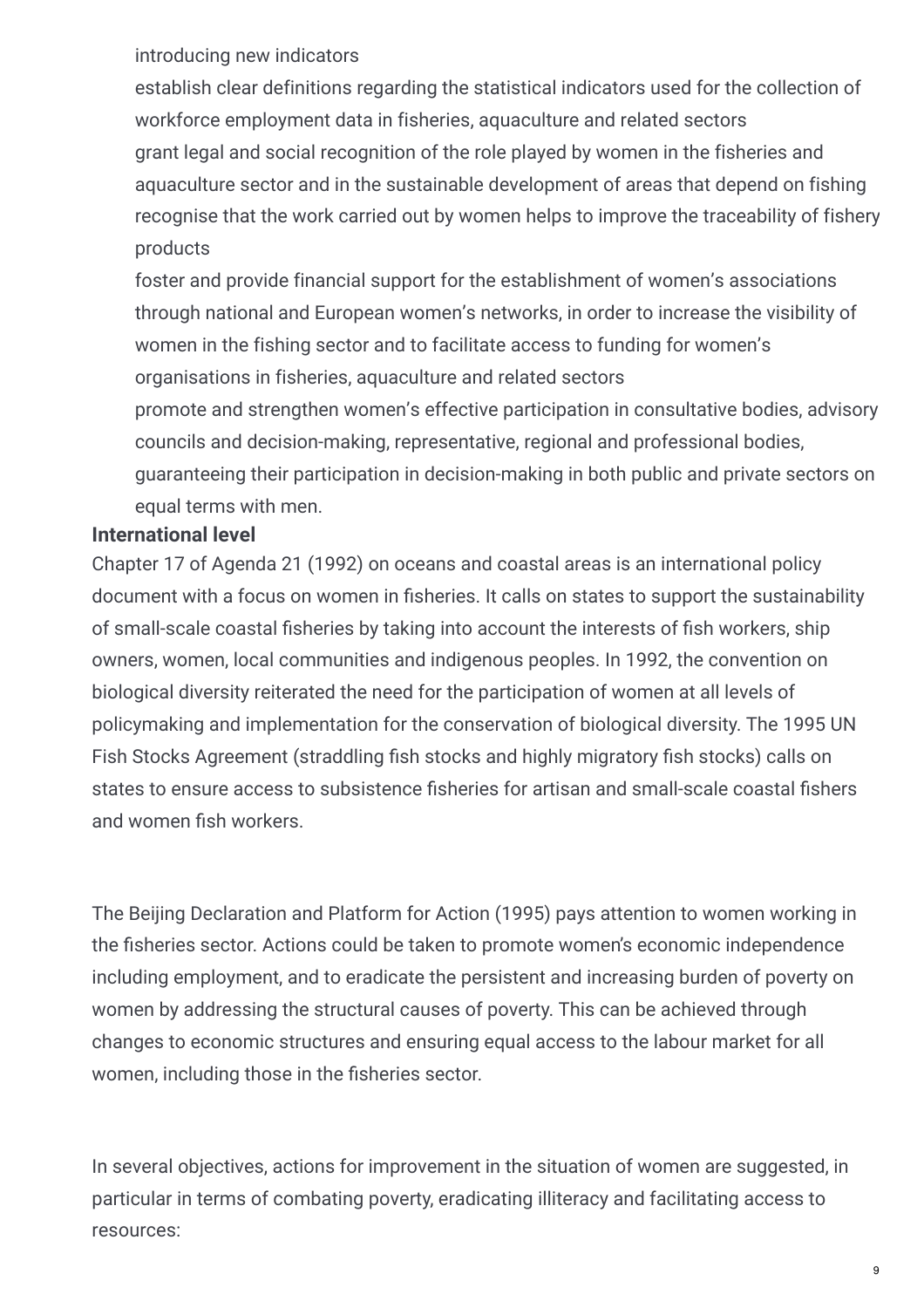Strategic objectives A.1. Review, adopt and maintain macroeconomic policies and development strategies that address the needs and efforts of women in poverty: formulate and implement policies and programmes that enhance the access of women agricultural and fisheries producers.

Strategic objectives B.3. Improve women's access to vocational training, science and technology, and continuing education: increase training in technical, managerial, agricultural extension and marketing areas for women in agriculture, fisheries, industry and business, arts and crafts, to increase income-generating opportunities and women's participation in economic decision-making.

Strategic objectives K.3. Strengthen or establish mechanisms at the national, regional and international levels to assess the impact of development and environmental policies on women. Provide technical assistance to women, particularly in developing countries, in the sectors of agriculture, fisheries, small enterprises, trade and industry to ensure the continuing promotion of human resource development and the development of environmentally sound technologies and women's entrepreneurship.

#### **Food and Agriculture Organisation (FAO)**

Gender equality is central to the mandate of the Food and Agriculture Organisation of the United Nations (FAO). This is to achieve food security for all by improving agricultural productivity, levels of nutrition and the lives of rural populations. This means the FAO will work towards gender equality in all areas of its work:

food and nutrition security agriculture and consumer protection economic and social development fisheries and aquaculture forestry, natural resource management and environment technical cooperation knowledge exchange research and extension.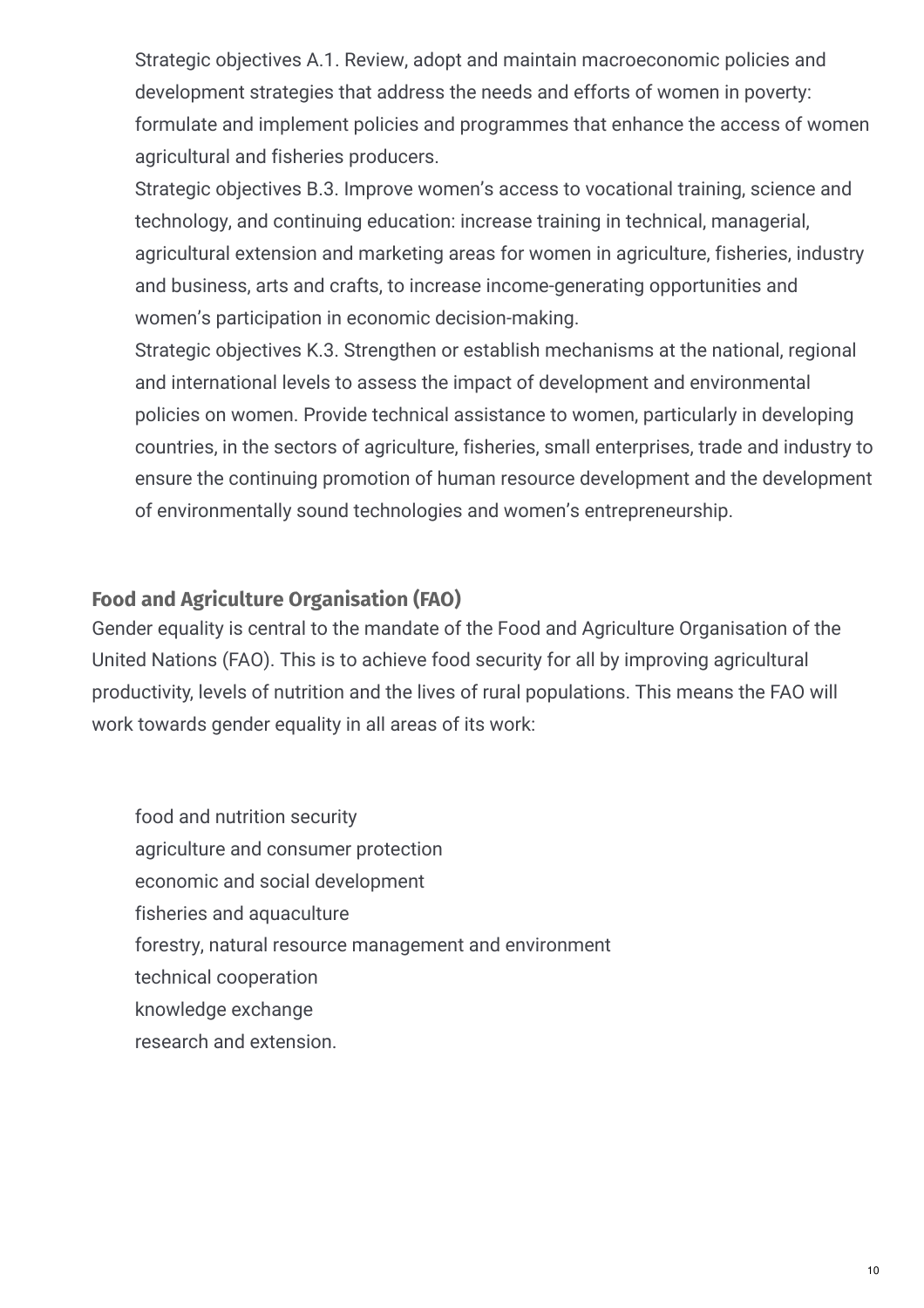Working simultaneously towards gender equality and the empowerment of women as agricultural and fisheries producers is central to the FAO's effort to accomplish its goals. The FAO policy on gender equality serves as a framework to guide the FAO's work on gender equality. It supports women's roles in agriculture and fisheries, and mainstreams gender equity in all of its programmes.

The FAO's voluntary guidelines for securing sustainable small-scale fisheries in the context of food security and poverty eradication, approved by the FAO in 2014, represent a crucial shift in the conception of the fisheries sector. Worldwide small-scale fisheries contribute about half of global fish catches, and up to two thirds when catches for direct human consumption are included. Inland fisheries are particularly important and "small-scale fisheries employ more than 90% of the world's capture fishers and fish workers, about half of whom are women". The guidelines recognise:

the importance of adhering to human rights standards and gender equality as fundamental to development

the vital role of women in small-scale fisheries, and that equal rights and opportunities should be promoted

the importance of encouraging women's leadership and the elimination of prejudicial gender-based customary practices.

# **Policy cycle in maritime affairs and sheries**

# **How and when? 'Maritime Affairs and Fisheries' and the integration of the gender dimension into the policy cycle**

The gender dimension can be integrated in all phases of the policy cycle. For a detailed description of how gender can be mainstreamed in each phase of the policy cycle visit EIGE's Gender mainstreaming platform.

Below, you can find useful resources and practical examples for mainstreaming gender into research policy. They are organised according to the most relevant phase of the policy cycle they may serve.

# **Practical examples of gender mainstreaming in maritme affairs and sheries**

**France**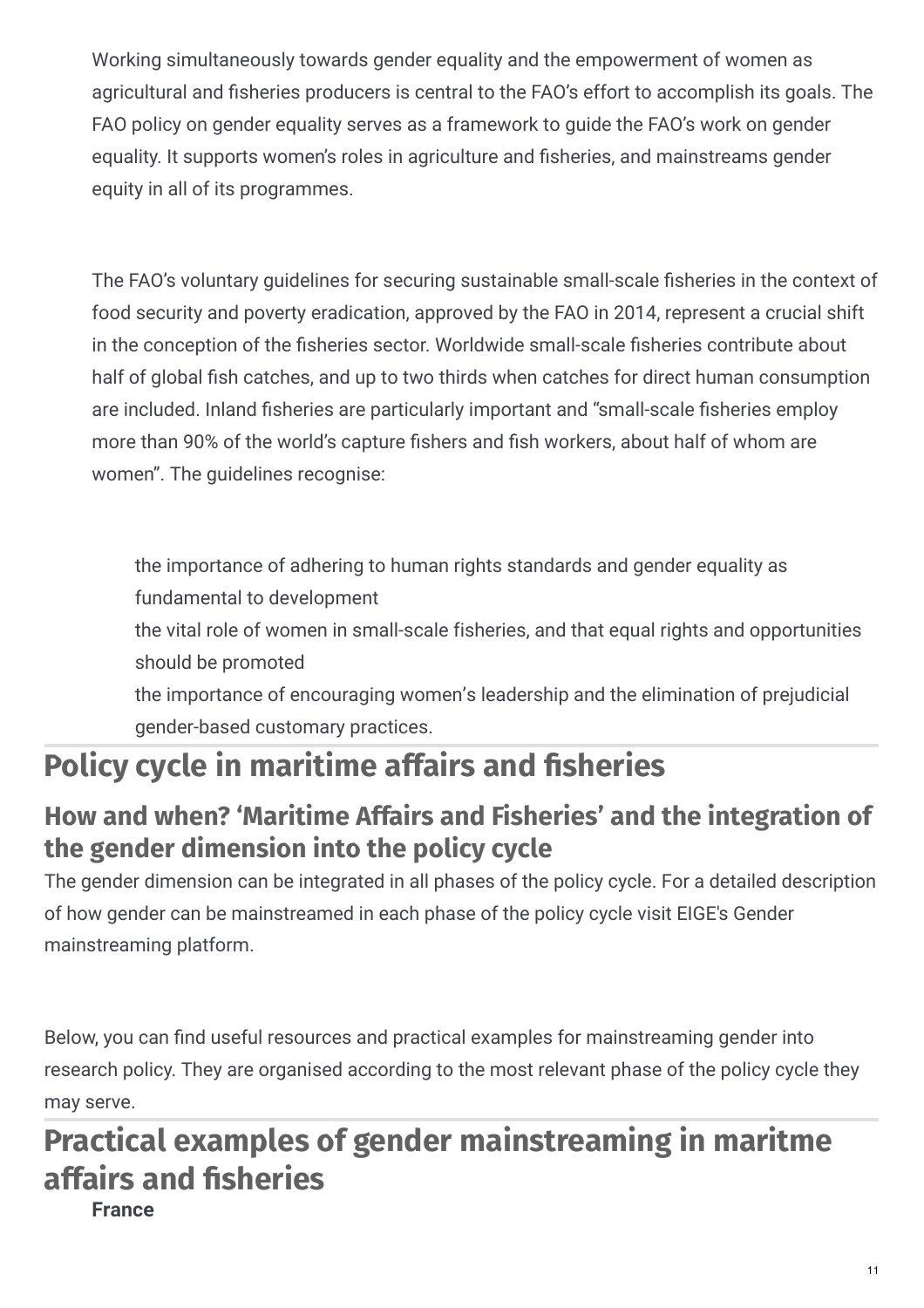In France a fisheries law was debated in parliament in 1995. Spouses of fishers initiated the issue of formal recognition of women's contribution to the family fishing enterprise. In their view, the legalisation of the collaborative spouse status (CSS) would give women an opportunity to represent their family enterprise and community on representative bodies. It would also give them access to social security and other social benefits  $-$  in the agriculture sector spouses were already entitled to such a status. Fisherwomen's associations lobbied politicians at the national level and obtained the CSS with the fisheries law of 1997. This decision gave women the opportunity to join fishers' organisations and access training schemes, the right to maternity leave, and to build pension rights.

#### **Spain**

At the beginning of the 1990s, 90% of shellfish gatherers in Galicia were women. They were working informally (illegally) and without any recognition, social benefits or access to professional fishers' organisations. With the support of the Galician fisheries authorities, women who gathered shellfish on foot succeeded in regulating their activity through a licensing system, providing each permit-holder with a quota. Professional training programmes were organised by the regional authorities to improve women's knowledge and skills through EU structural funds. Women understood that it's important to become professional fishers and have access to a social security system. They also built their own local organisations and became members of fishers' organisations. Currently some of these women are leading fishers' organisations.

Following the example of women shellfish gatherers, another group of women undertook the same process for professionalisation: women net makers in Galicia. The work of these women was very poorly paid, with no access to opportunities that would help them improve their professional skills; as a result, many of them gave up the work. Once more, with the support of regional fisheries authorities, meetings were organised, bringing these women together at the regional level to discuss their working conditions and their ambitions for the future. Following this process a regional organisation of women net makers was established with the intention of gaining professional recognition and improving working conditions. Through government-sponsored training programmes, net makers aimed to improve their skills and explore new business opportunities.

# **Timeline**

The key milestones in EU fisheries policy are presented below.

### Treaty of Rome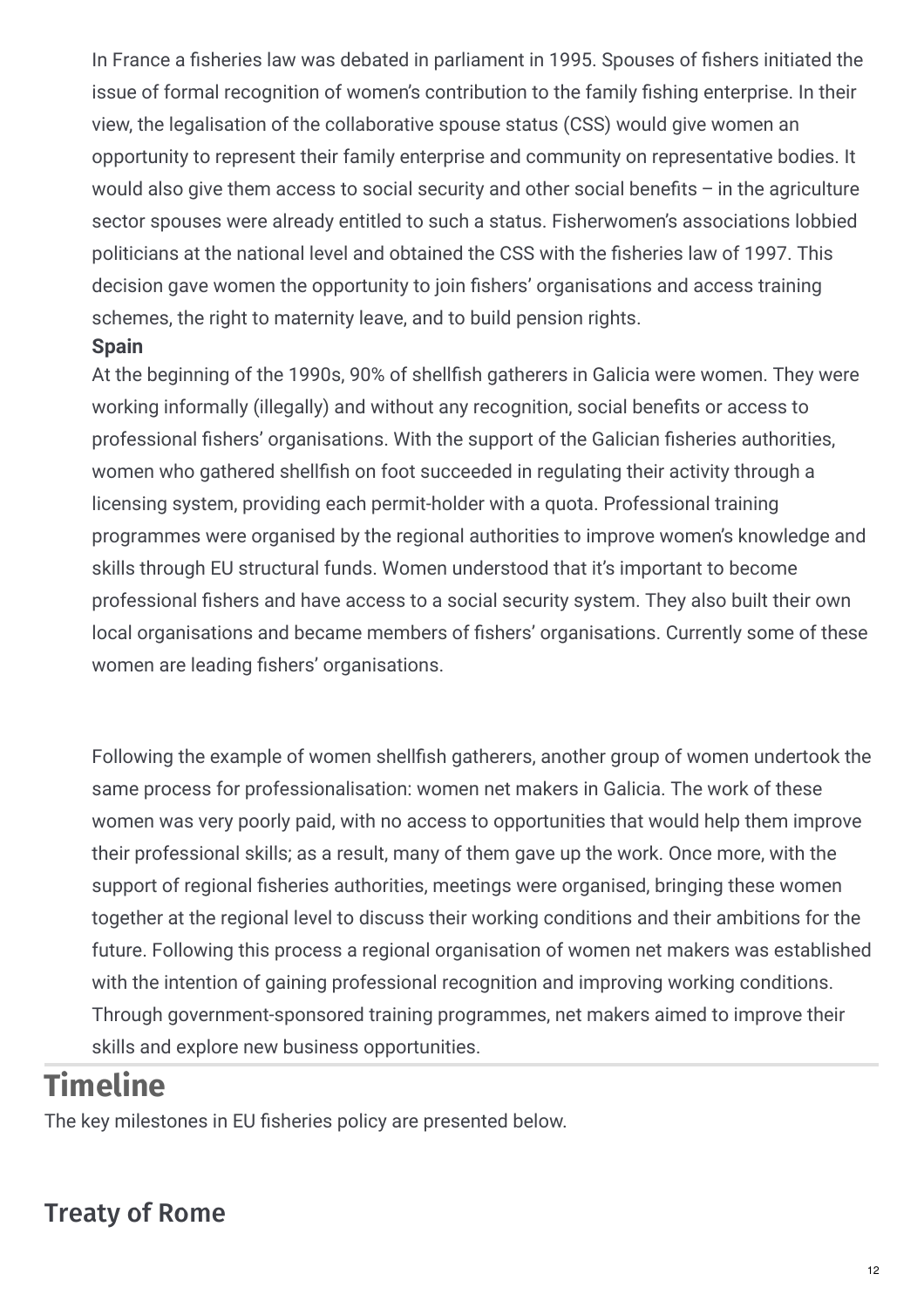Treaty of Rome calls for a common policy for fisheries.

1957 - 1957

# Principle of equal access to Member States' waters

Principle agreed of equal access to Member States' waters except for a coastal band.

1970 - 1970

# Extension of fishing rights

Extension of fishing rights from 12 to 200 nautical miles.

1976 - 1976

# Common fisheries policy (CFP)

Common fisheries policy (CFP) formally established; first regulation agreed, and introduction of total allowable catches (TACs), quotas and structural policy.

1983 - 1983

First review of the CFP, and intention to redress the balance between stocks and resources. 1992 - 1992

# Report of the United Nations conference on environment and development (

Report of the United Nations conference on environment and development (Rio de Janeiro, 3 – 14 June 1992), chapter 17. Protection of the oceans, all kinds of seas, including enclosed and semienclosed seas, and coastal areas and the protection, rational use and development of their living resources, A/CONF.151/26 (Vol. II), 13 August 1992. Read it [here](http://www.un.org/Depts/los/consultative_process/documents/A21-Ch17.htm).

1992 - 1992

# United Nations, Convention on biological diversity

Read it [here](https://www.cbd.int/doc/legal/cbd-en.pdf).

1992 - 1992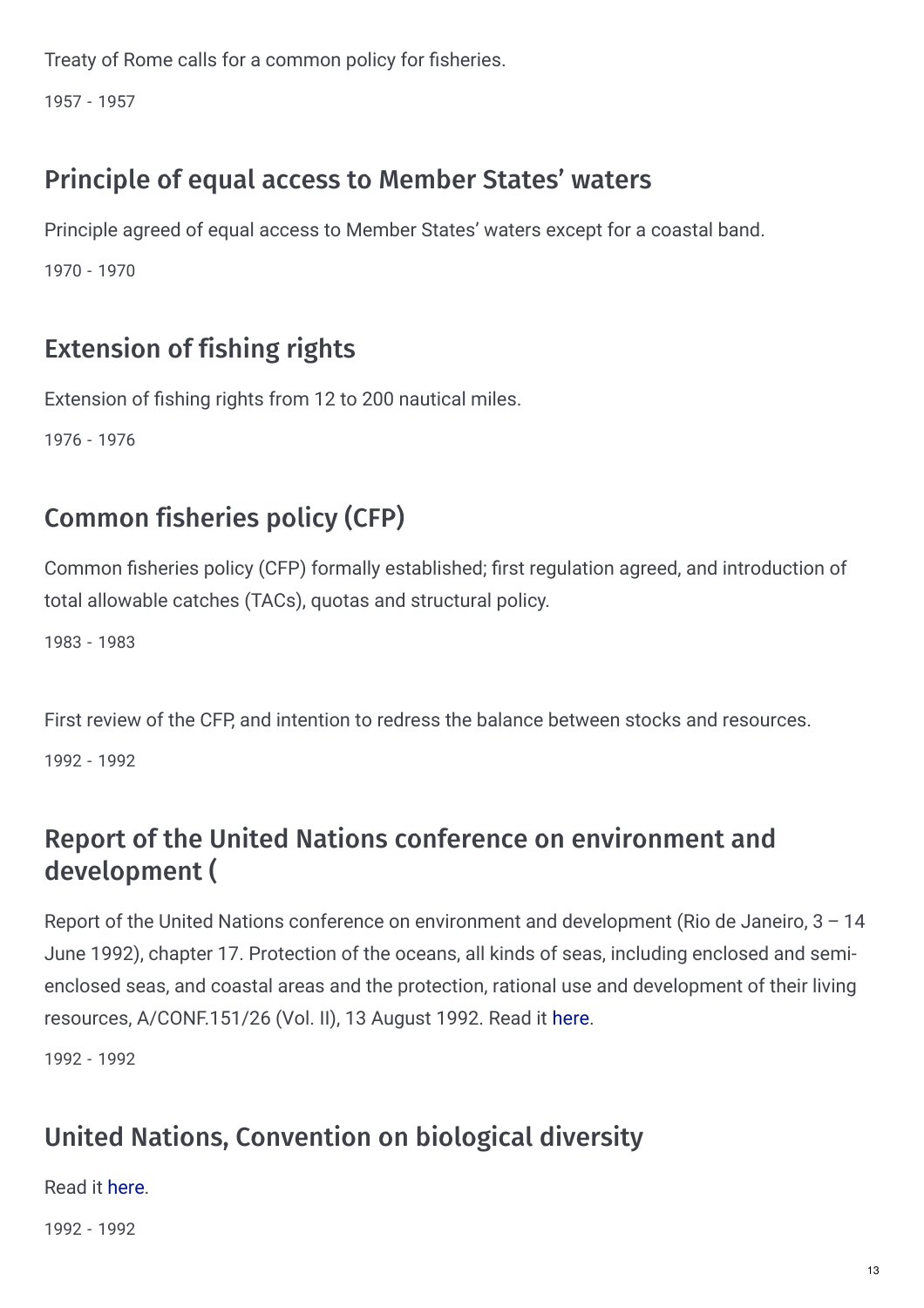## Agreement for the implementation of the provisions of the United Nations Convention on the Law of the Sea

United Nations. Agreement for the implementation of the provisions of the United Nations Convention on the Law of the Sea of 10 December 1982 relating to the conservation and management of straddling fish stocks and highly migratory fish stocks, A/CONF.164/37, 8 September 1995.Read it [here](http://www.un.org/Depts/los/convention_agreements/texts/fish_stocks_agreement/CONF164_37.htm).

1995 - 1995

## Council of the European Communities, Green Paper

Council of the European Communities, Green Paper: The future of the common fisheries policy (COM 135 final 1), 20 March 2001.

2001 - 2001

### Second review of the CFP

Second review of the CFP; revised basic regulation to protect and conserve marine ecosystems; structural reform with public funds and creation of regional advisory councils (RACs).

2002 - 2002

### Resolution of the European Parliament

European Parliament, Resolution of the Parliament related to women's networks in fisheries, agriculture and diversification (2004/2263(INI)). Read it [here](http://www.europarl.europa.eu/oeil/popups/ficheprocedure.do?lang=en&reference=2004/2263(INI)).

2004 - 2004

# Council Regulation (EC) No 1198/2006

Council Regulation (EC) No 1198/2006 of 27 July 2006 on the European fisheries fund. Read it [here](http://eur-lex.europa.eu/legal-content/EN/TXT/PDF/?uri=CELEX:32006R1198&from=EN).

2006 - 2006

# Third revision of CFP

Third revision of CFP; conservation and fleet policy pillars.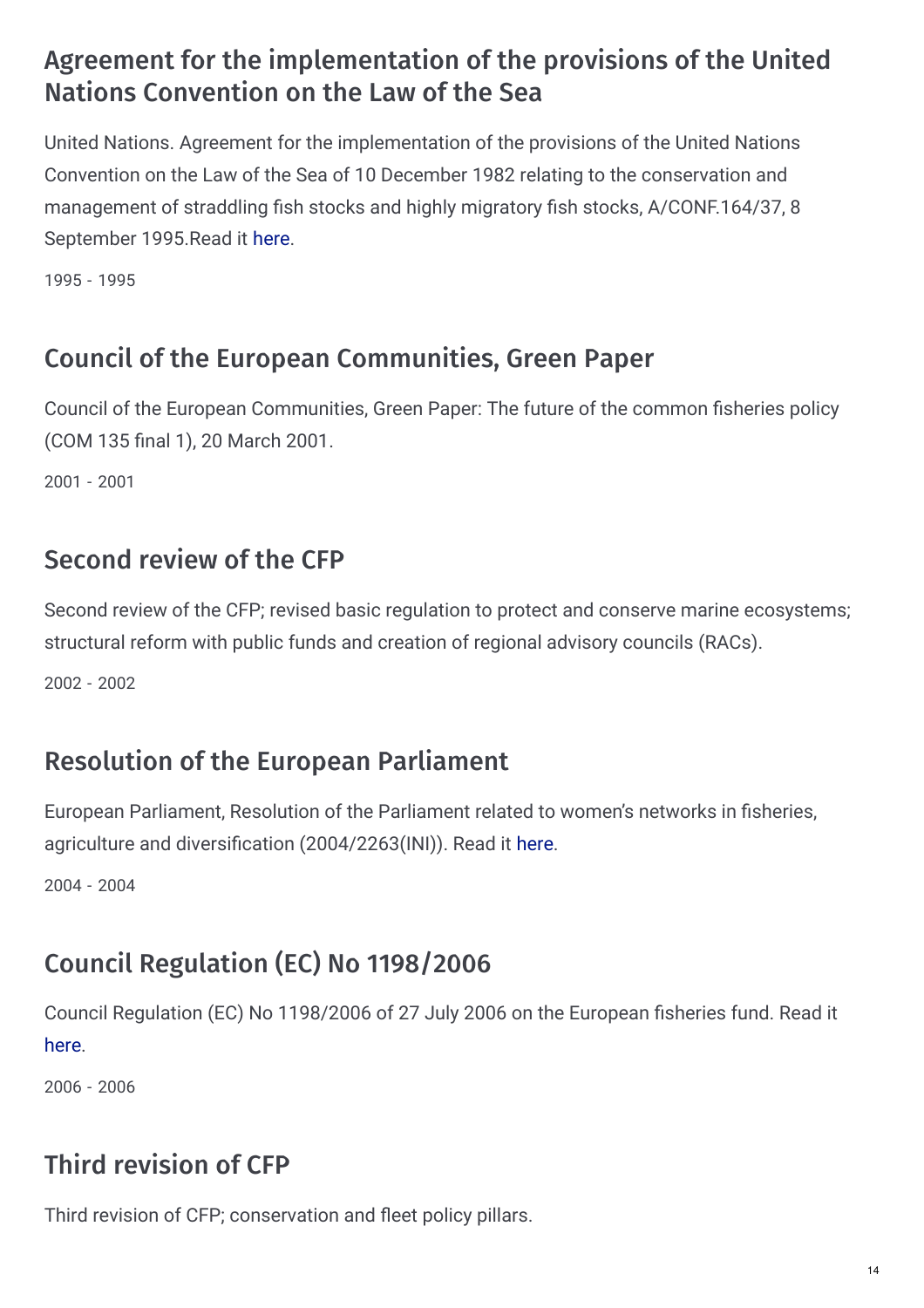2012 - 2012

#### FAO

FAO, policy on gender equality attaining food security goals in agriculture and rural development. Read it [here](http://www.fao.org/docrep/017/i3205e/i3205e.pdf).

2013 - 2013

### otion for a European Parliament resolution on specific actions in the common fisheries policy for developing the role of women

European Parliament. Motion for a European Parliament resolution on specific actions in the common fisheries policy for developing the role of women (2013/2150(INI)). Committee on Fisheries Committee on Women's Rights and Gender Equality (A7-0070/2014) 30.1.2014. Read it [here](http://www.europarl.europa.eu/sides/getDoc.do?pubRef=-//EP//NONSGML+REPORT+A7-2014-0070+0+DOC+PDF+V0//EN).

2013 - 2013

### Regulation (EU) No 508/2014

Regulation (EU) No 508/2014 of the European Parliament and of the Council of 15 May 2014 on the European maritime and fisheries fund. Read it [here](http://eur-lex.europa.eu/legal-content/EN/TXT/PDF/?uri=CELEX:32014R0508&from=EN).

2014 - 2014

### FAO, voluntary guidelines for securing sustainable small-scale fisheries

FAO, voluntary guidelines for securing sustainable small-scale fisheries in the context of food security and poverty eradication. Read it [here](ftp://ftp.fao.org/FI/DOCUMENT/ssf/SSF_guidelines/TC/2014/2e.pdf).

2014 - 2014

# **Current policy priorities in the sheries sector at EU level**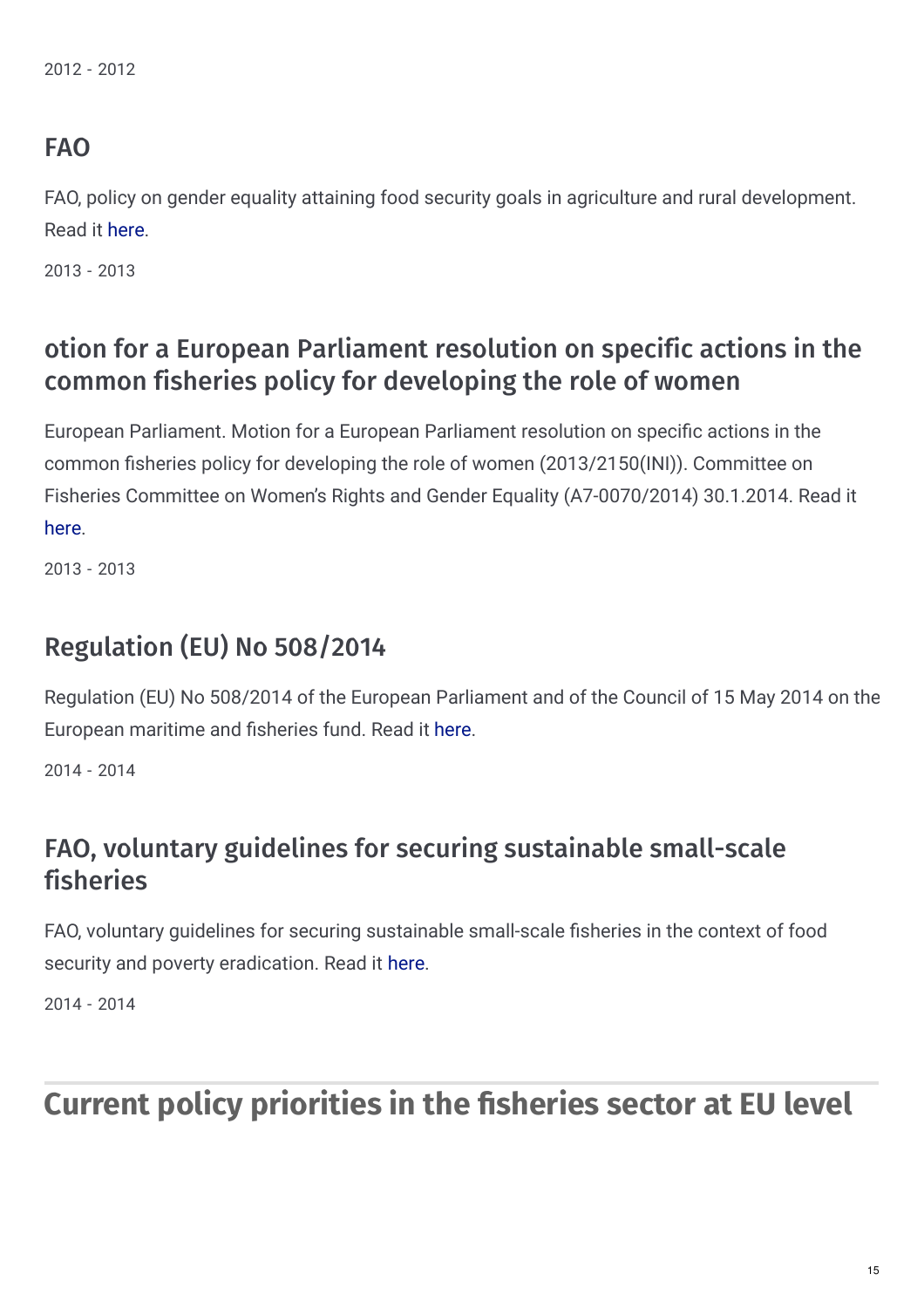At fisheries level the most important priority is the implementation of the new common fisheries policy (CFP) and the financial aid – European maritime and fisheries fund (EMFF) – related to this policy. The new CFP has been effective since January 2014. The European Commission is supervising the preparation of the national strategic plans and the operational programmes related to the fund. The EMFF, as all the other development funds, have been operational since the beginning of 2015.

The CFP's four main policy areas are:

- Management of fish stocks: the aim is to ensure high long-term fishing yields for all stocks by 2015 where possible, and at the latest by 2020. This is referred to as the maximum sustainable yield. Another increasingly important aim is to reduce unwanted catches and wasteful practices to the minimum or avoid them altogether. The management will be more focused on regionalisation and stakeholder consultation. Fisheries management can take the form of input control, output control or a combination of both (European Commission, DG MARE, 2014b). **1**
- Alignment with international policy: European fishing boats currently catch more than 25% of the fish outside EU waters. Around 8% of these catches (2004 – 2006) are made under fishing agreements with countries outside the EU, while another 20% are taken on the high seas, mainly in regions under the care of regional fisheries management organisations. Alignment with the Law of the Sea and International Fisheries Law and good governance in the global fisheries sector includes close cooperation with the Organisation for Economic Co-operation and Development (OECD) and the United Nations system, including the Food and Agriculture Organisation (FAO) (European Commission, DG MARE, 2014c). **2**
- Market and trade: sustainability and self-regulation by the stakeholders in the sectors are important elements of the new market and trade policy in fisheries. **3**
- The funding of the policy: the EMFF has a budget of around  $\epsilon$ 5.749 billion for the period 2014 – 2020. It will support the rebuilding of fish stocks and the progressive elimination of wasteful discarding. Priorities for the new fund are improving fisheries data collection – allowing decisions to be based on robust evidence – and reducing the impact of fisheries on the marine environment. It will also focus on fisheries control programmes to ensure that the rules on responsible and sustainable fishing are complied with. The EMFF will also focus on the integrated maritime policy by investing in identifying and addressing barriers that hinder growth in coastal communities and emerging maritime sectors (European Commission, DG MARE, 2014e). **4**